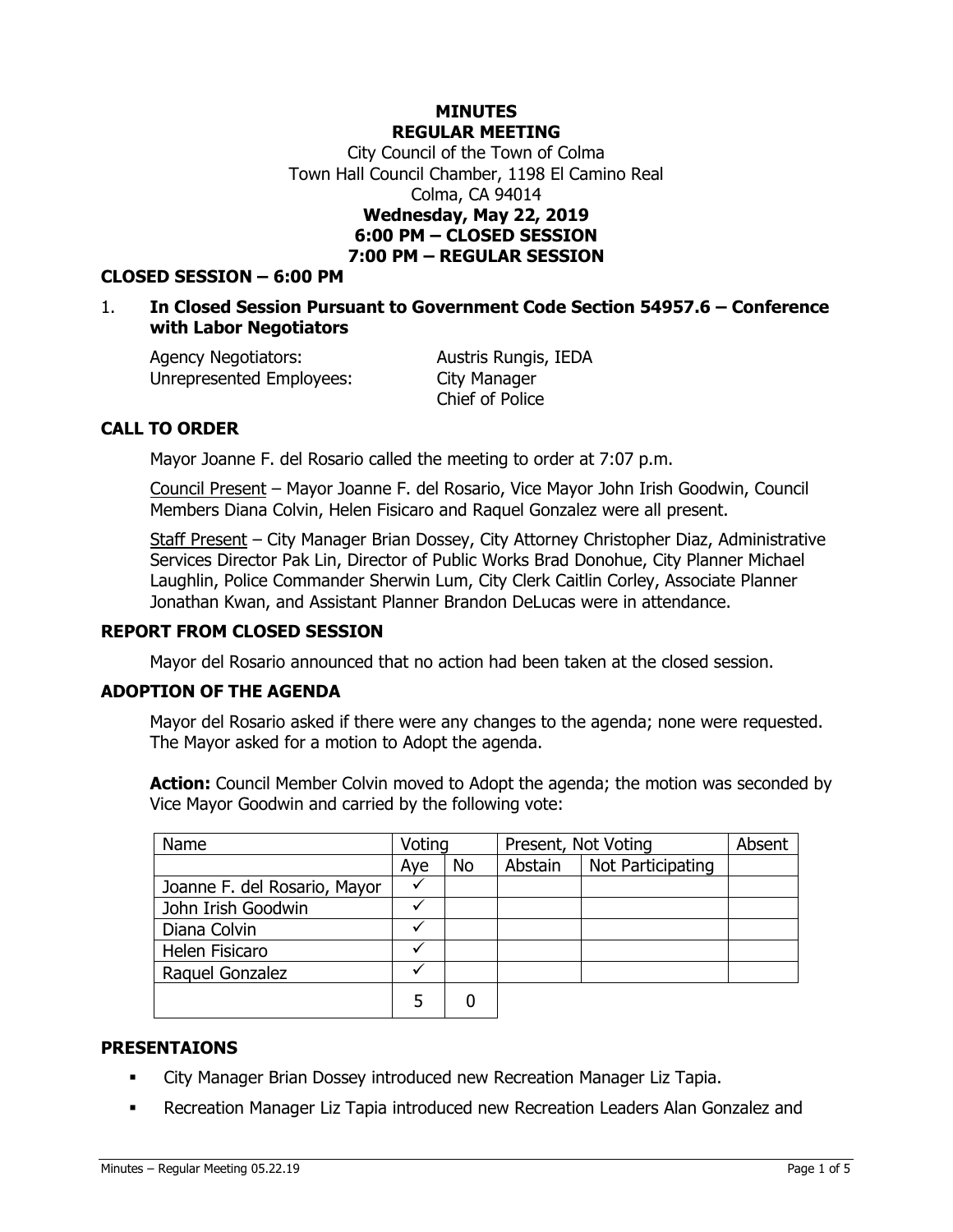Henry Tom.

- **•** Council presented a certificate and plant in honor of resident Alice Letcavage's 99<sup>th</sup> Birthday. Alice was unable to attend but her son Jim Letcavage accepted on her behalf.
- Representatives from MBS Investments gave an informational presentation about their services.

## **PUBLIC COMMENTS**

Mayor del Rosario opened the public comment period at 7:36 p.m. Resident Alex Gomez made a comment. The Mayor closed the public comment period at 7:44 p.m.

#### **CONSENT CALENDAR**

City Attorney Christopher Diaz announced that because item #4 is relating to the staffing of a city department, the Brown Act requires that the compensation amount in the contract be orally stated at the Council Meeting for the benefit of the public. The compensation amounts in the contract range from \$90 per hour to \$320 per hour.

- 2. Motion to Accept the Minutes from the May 8, 2019 Regular Meeting.
- 3. Motion to Adopt an Ordinance Deleting Reference to Fees and Charges Contained in the Colma Municipal Code to Consolidate Such Fees and Charges Within the Adopted Master Fee Schedule and Taking Other Actions Relating Thereto (second reading).
- 4. Motion to Adopt a Resolution Approving Municipal Services Contract with CSG.

**Action:** Council Member Gonzalez moved to approve the Consent Calendar items #2 through #4; the motion was seconded by Council Member Fisicaro and carried by the following vote:

| Name                         | Voting |           | Present, Not Voting |                   | Absent |
|------------------------------|--------|-----------|---------------------|-------------------|--------|
|                              | Aye    | <b>No</b> | Abstain             | Not Participating |        |
| Joanne F. del Rosario, Mayor |        |           |                     |                   |        |
| John Irish Goodwin           |        |           |                     |                   |        |
| Diana Colvin                 |        |           |                     |                   |        |
| Helen Fisicaro               |        |           |                     |                   |        |
| Raquel Gonzalez              |        |           |                     |                   |        |
|                              |        |           |                     |                   |        |

#### **PUBLIC HEARING**

### 5. **VEHICLE RELEASE FEE**

Commander Sherwin Lum presented the staff report. Mayor del Rosario opened the public hearing at 7:45 p.m. and seeing no one come forward to speak, she closed the public hearing. Council discussion followed.

**Action**: Vice Mayor Goodwin made a motion to Adopt a Resolution Amending Colma Administrative Code, Subchapter 1.10, Master Fee Schedule, relating to the Vehicle Release Fee; the motion was seconded by Council Member Colvin and carried by the following vote:

| Name<br>Not Voting<br>Present,<br>Absent<br>Voting |
|----------------------------------------------------|
|----------------------------------------------------|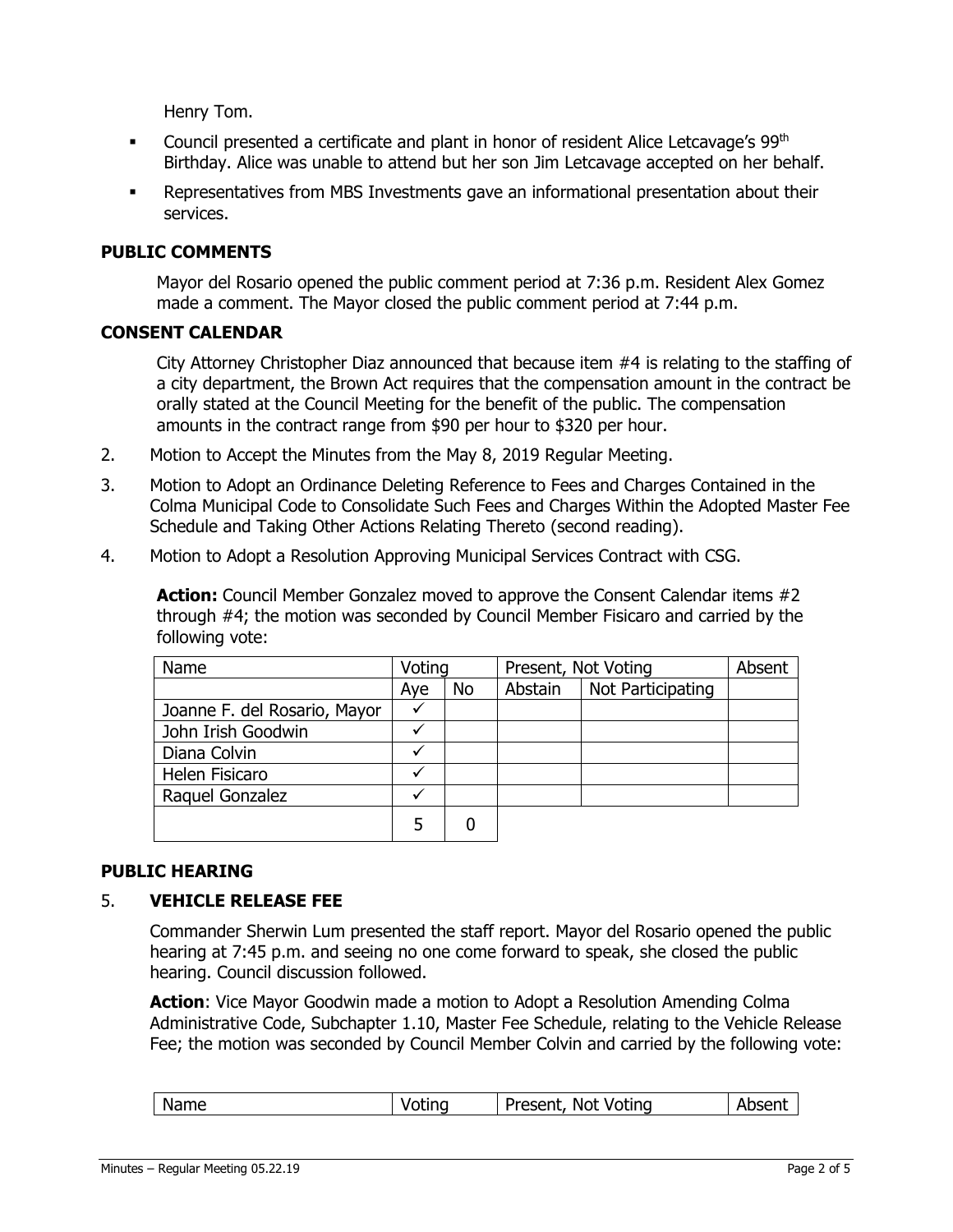|                              | Aye | No | Abstain | Not Participating |  |
|------------------------------|-----|----|---------|-------------------|--|
| Joanne F. del Rosario, Mayor |     |    |         |                   |  |
| John Irish Goodwin           |     |    |         |                   |  |
| Diana Colvin                 |     |    |         |                   |  |
| Helen Fisicaro               |     |    |         |                   |  |
| Raquel Gonzalez              |     |    |         |                   |  |
|                              | 5   |    |         |                   |  |

## 6. **REGULATION OF WIRELESS COMMUNICATION FACILITIES IN PUBLIC RIGHT-OF-WAY**

City Planner Michael Laughlin presented the staff report. Mayor del Rosario opened the public hearing at 8:06 p.m. and seeing no one come forward to speak, she closed the public hearing. Council discussion followed.

**Action**: Vice Mayor Goodwin made a motion to Introduce an Ordinance Amending Sections 5.17.020 and 5.17.030 and Adding Subchapter 5.20 to the Colma Municipal Code Relating to Small Cell Wireless Facilities in the Public Rights-Of-Way, and Waive a Further Reading of the Ordinance; the motion was seconded by Council Member Fisicaro and carried by the following vote:

| Name                         | Voting |    | Present, Not Voting |                   | Absent |
|------------------------------|--------|----|---------------------|-------------------|--------|
|                              | Aye    | No | Abstain             | Not Participating |        |
| Joanne F. del Rosario, Mayor |        |    |                     |                   |        |
| John Irish Goodwin           |        |    |                     |                   |        |
| Diana Colvin                 |        |    |                     |                   |        |
| Helen Fisicaro               |        |    |                     |                   |        |
| Raquel Gonzalez              |        |    |                     |                   |        |
|                              |        |    |                     |                   |        |

**Action**: Council Member Fisicaro made a motion to Adopt a Resolution Establishing Design and Development Standards for Wireless Communication Facilities in the Public Right-Of-Way as Authorized by Subchapter 5.20 of the Town Municipal Code; the motion was seconded by Vice Mayor Goodwin and carried by the following vote:

| Name                         | Voting |           | Present, Not Voting |                   | Absent |
|------------------------------|--------|-----------|---------------------|-------------------|--------|
|                              | Aye    | <b>No</b> | Abstain             | Not Participating |        |
| Joanne F. del Rosario, Mayor |        |           |                     |                   |        |
| John Irish Goodwin           |        |           |                     |                   |        |
| Diana Colvin                 |        |           |                     |                   |        |
| Helen Fisicaro               |        |           |                     |                   |        |
| Raquel Gonzalez              |        |           |                     |                   |        |
|                              | 5      |           |                     |                   |        |

# 7. **1171 EL CAMINO REAL – WIRELESS FACILITY**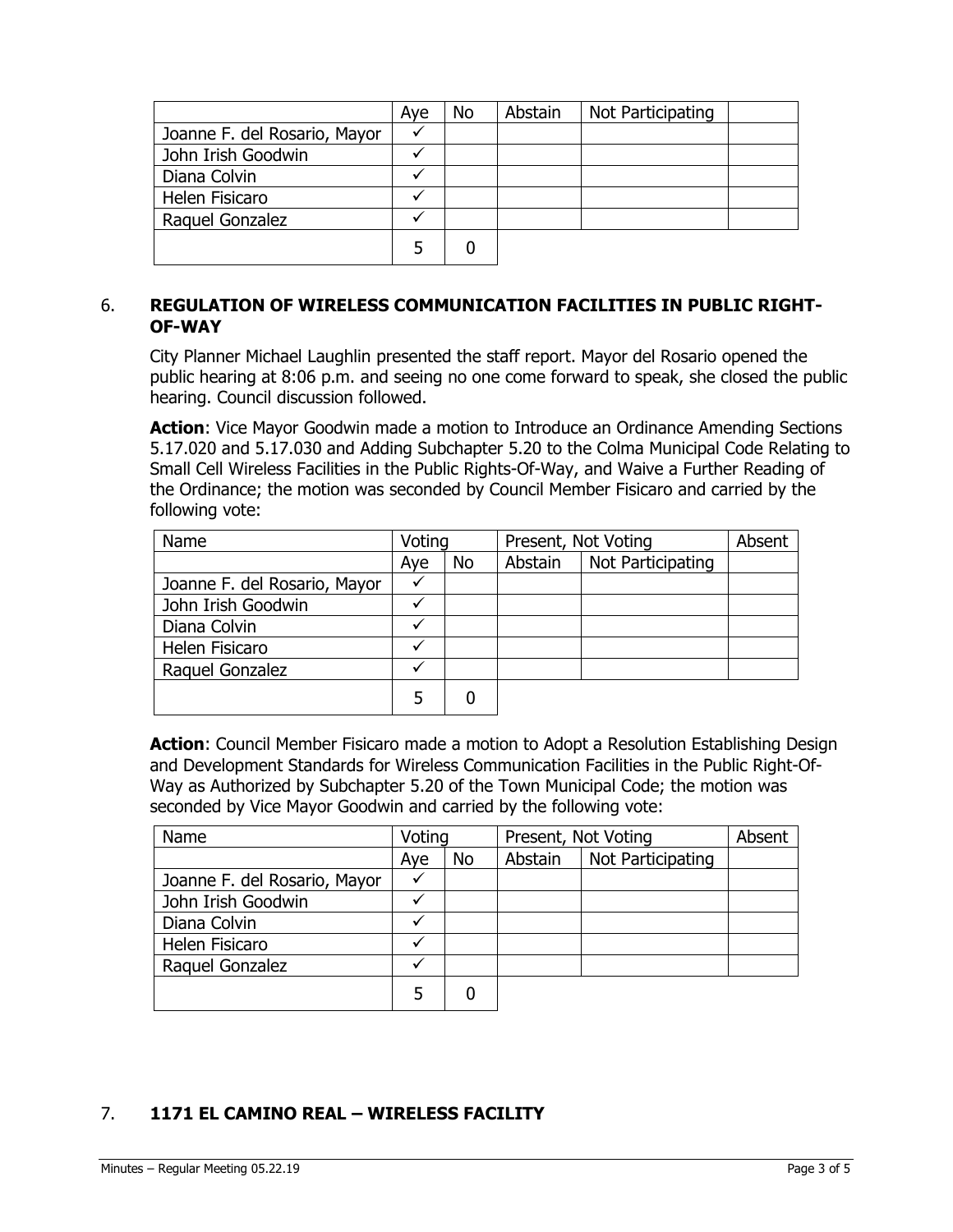Associate Planner Jonathan Kwan presented the staff report. Mayor del Rosario opened the public hearing at 8:30 p.m. and seeing no one come forward to speak, she closed the public hearing. Council discussion followed.

**Action**: Council Member Fisicaro made a motion to Adopt a Resolution Approving a Conditional Use Permit to Install a Sprint Wireless Communications Facility at an Undeveloped Portion of Salem Memorial Park at 1171 El Camino Real (APN 011-341-720) Pursuant to CEQA Guideline 15303, Class 3; the motion was seconded by Council Member Gonzalez and carried by the following vote:

| Name                         | Voting |    | Present, Not Voting |                   | Absent |
|------------------------------|--------|----|---------------------|-------------------|--------|
|                              | Aye    | No | Abstain             | Not Participating |        |
| Joanne F. del Rosario, Mayor |        |    |                     |                   |        |
| John Irish Goodwin           |        |    |                     |                   |        |
| Diana Colvin                 |        |    |                     |                   |        |
| Helen Fisicaro               |        |    |                     |                   |        |
| Raquel Gonzalez              |        |    |                     |                   |        |
|                              | 5      |    |                     |                   |        |

## 8. **1850 EL CAMINO REAL – OFFICE BUILDING**

City Planner Michael Laughlin presented the staff report. Mayor del Rosario opened the public hearing at 8:39 p.m. and seeing no one come forward to speak, she closed the public hearing. Council discussion followed.

**Action**: Vice Mayor Goodwin made a motion to Adopt a Resolution Approving Conditional Use Permit, Project Design Review, and Tree Permit for an Office Building at 1850 El Camino Real. A Mitigated Negative Declaration was Previously Adopted for the Project Pursuant to CEQA; the motion was seconded by Council Member Fisicaro and carried by the following vote:

| Name                         | Voting |    | Present, Not Voting |                   | Absent |
|------------------------------|--------|----|---------------------|-------------------|--------|
|                              | Aye    | No | Abstain             | Not Participating |        |
| Joanne F. del Rosario, Mayor | v      |    |                     |                   |        |
| John Irish Goodwin           |        |    |                     |                   |        |
| Diana Colvin                 |        |    |                     |                   |        |
| Helen Fisicaro               |        |    |                     |                   |        |
| Raquel Gonzalez              |        |    |                     |                   |        |
|                              |        |    |                     |                   |        |

## 9. **1850 EL CAMINO REAL – OFFICE BUILDING**

City Attorney Christophe Diaz announced that because Vice Mayor Goodwin lives within 500 feet of the property being discussed, he would recuse himself from this item. Vice Mayor Goodwin stepped off the dais and out of the room.

Assistant Planner Brandon DeLucas presented the staff report. Mayor del Rosario opened the public hearing at 8:55 p.m. Business owner Ariel Ng made a comment. The Mayor closed the public hearing at 8:56 p.m. Council discussion followed.

**Action**: Council Member Fisicaro made a motion to Adopt a Resolution Approving a Conditional Use Permit to Allow a 3,890 Square Foot Dog Boarding, Daycare and Basic Grooming Services with an Approximately 54 Square Feet Retail Space Located at 1475